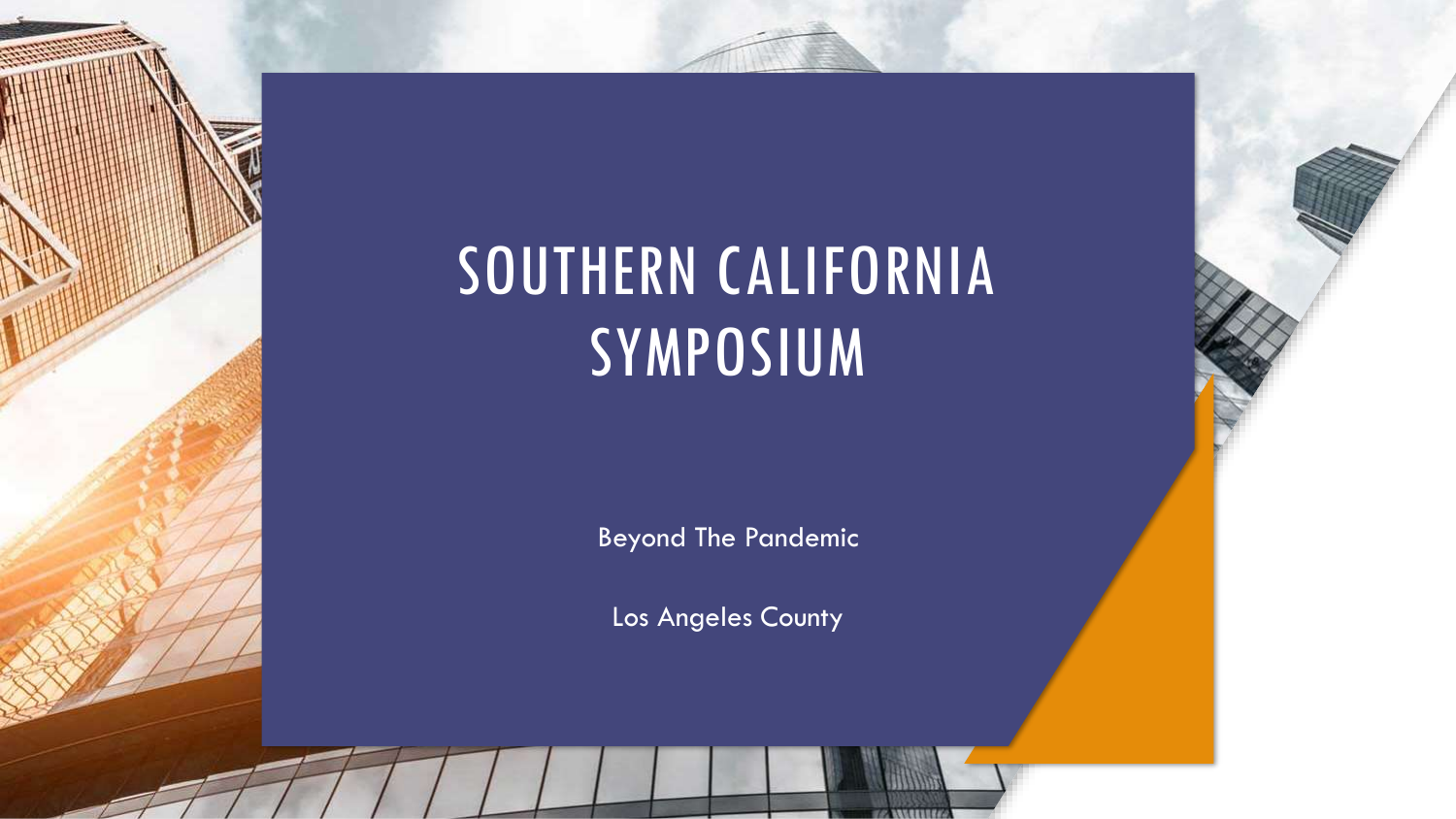## INITIAL REACTIONS TO COVID

#### **Challenges**

- During the COVID+ spikes, the challenge of behavioral health bed availability
- COVID+ clearance to access services
- The extended lock down, job loss, family stressors exacerbated by working from home, led to increased economic and psychological stress, and increased need for behavioral health services.
- Initial challenges of Utilization Review and County Staff teleworking (adjusting procedures to address the needs)
- Delays in processing authorizations and payments
- Moving patients through the continuum of care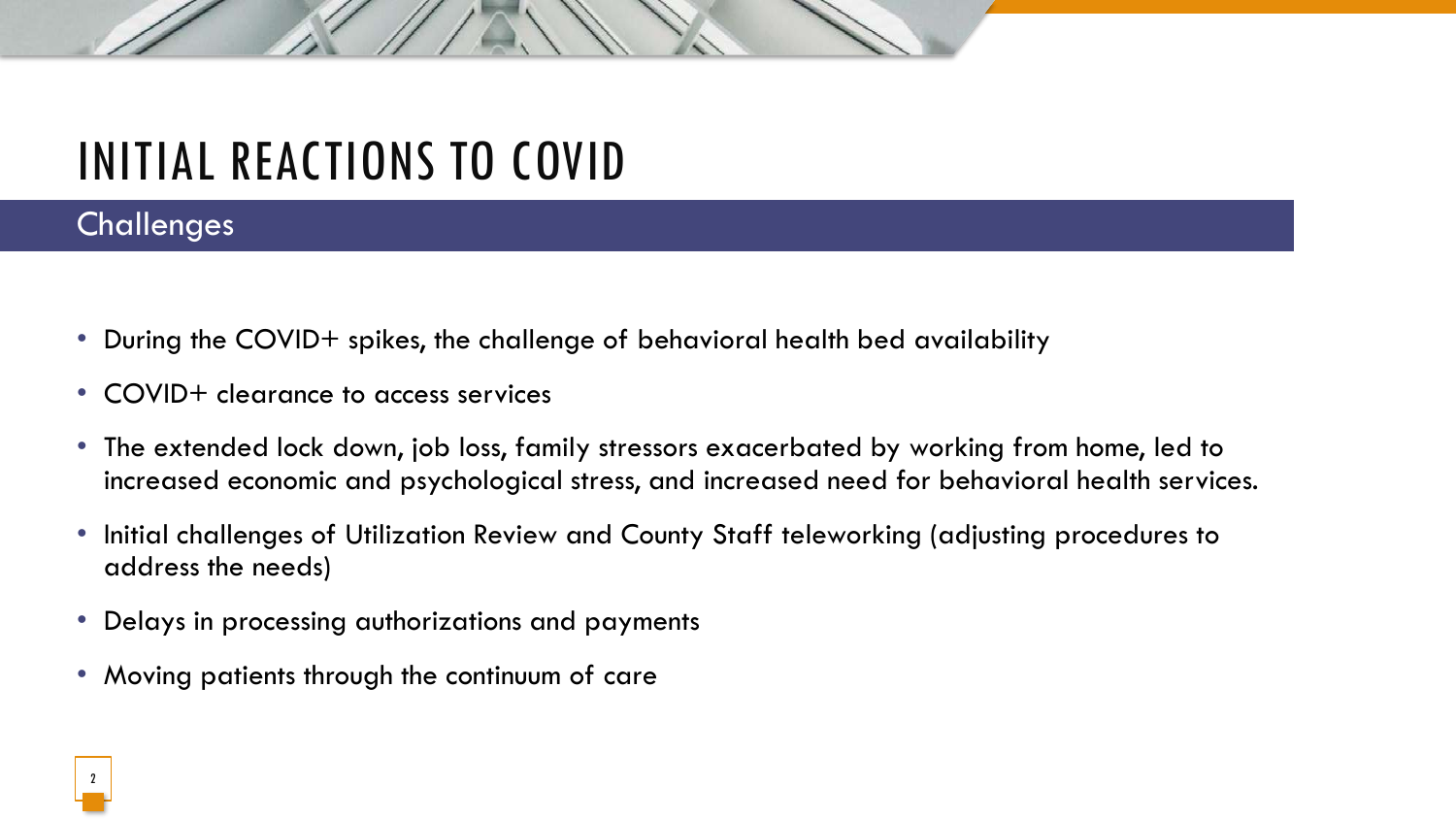### ANXIETY AND/OR DEPRESSIVE DISORDER

Figure 1

Average Share of Adults Reporting Symptoms of Anxiety Disorder and/or Depressive Disorder, January-June 2019 vs. January 2021



NOTES: Percentages are based on responses to the GAD-2 and PHQ-2 scales. Pulse findings (shown here for January 6 - 18, 2021) have been stable overall since data collection began in April 2020.



SOURCE: NHIS Early Release Program and U.S. Census Bureau Household Pulse Survey. For more detail on methods, see https://www.cdc.gov/nchs/data/nhis/earlyrelease/ERmentalhealth-508.pdf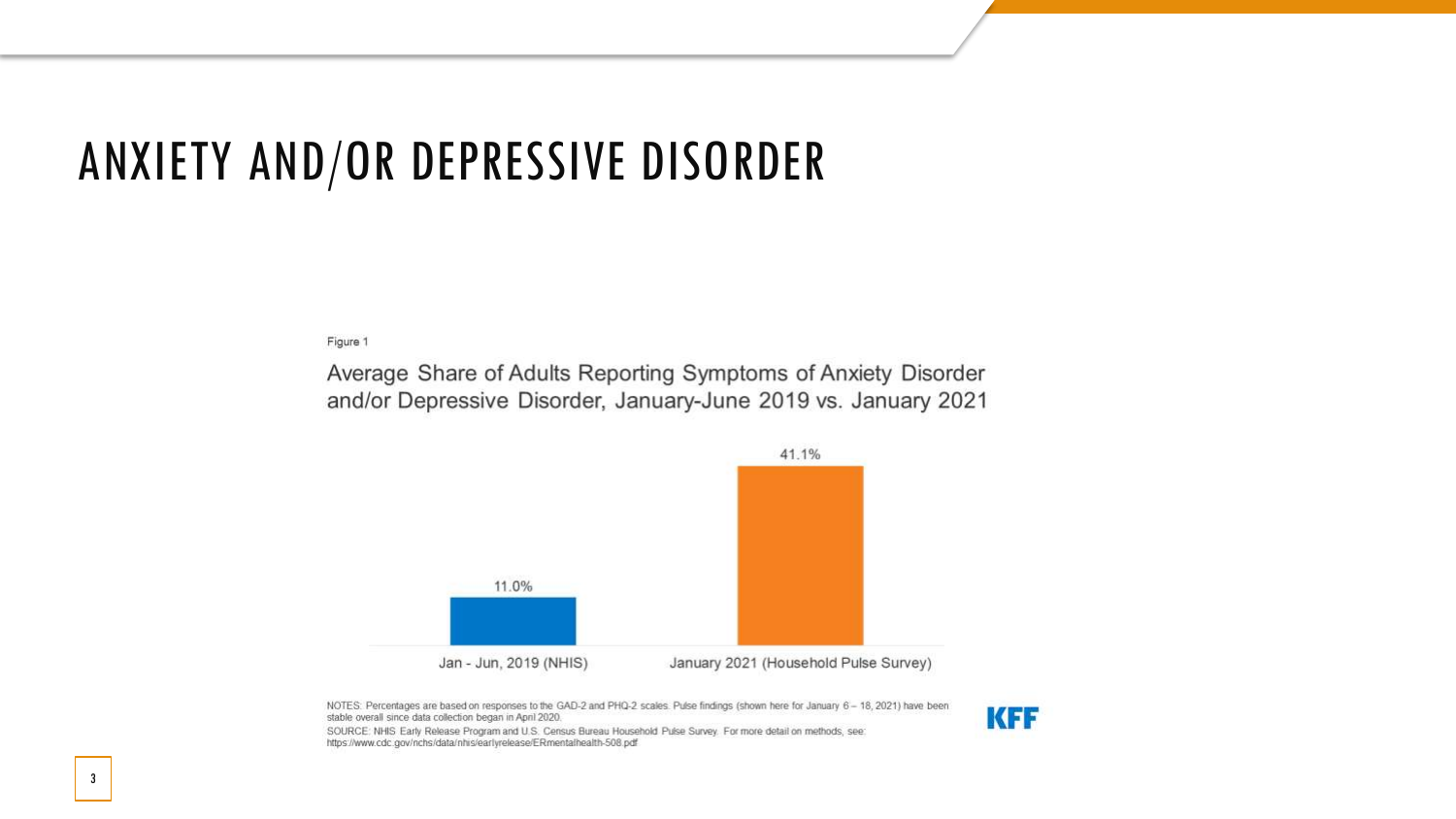

Series 1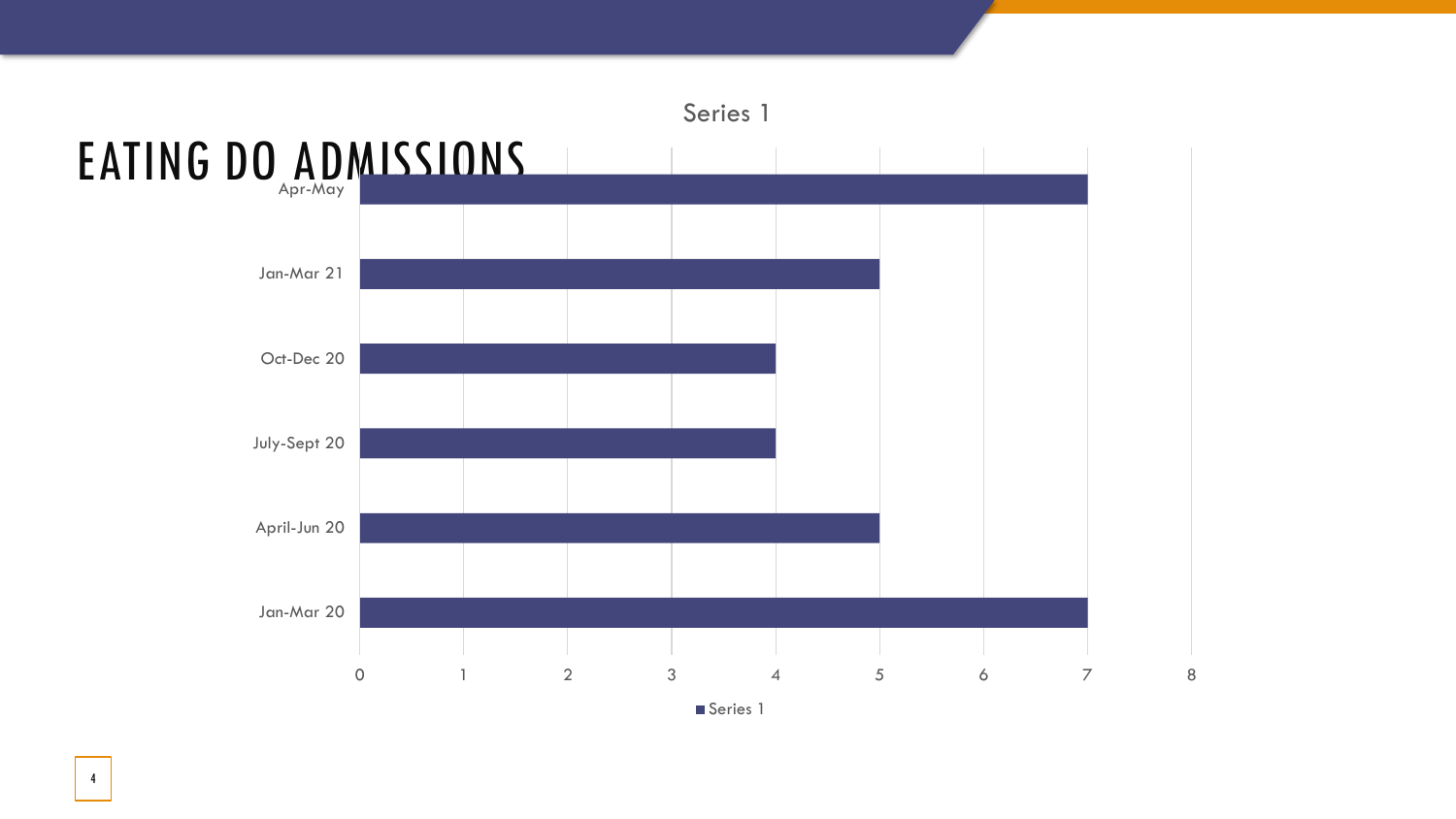#### HOSPITAL ADMISSIONS 2020-21GACH

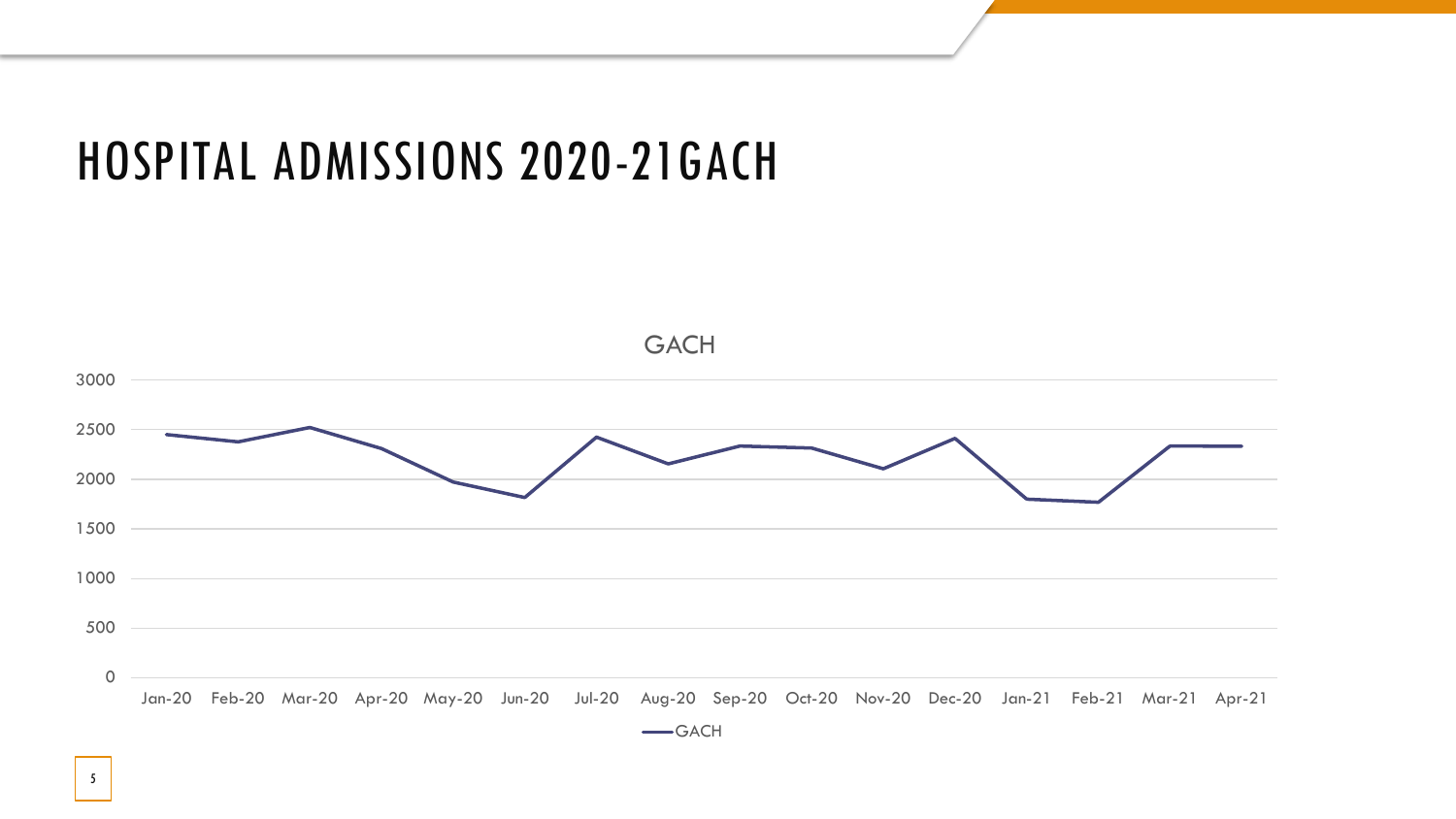#### HOSPITAL ADMISSIONS 2020-21APH



 $\longrightarrow$ APH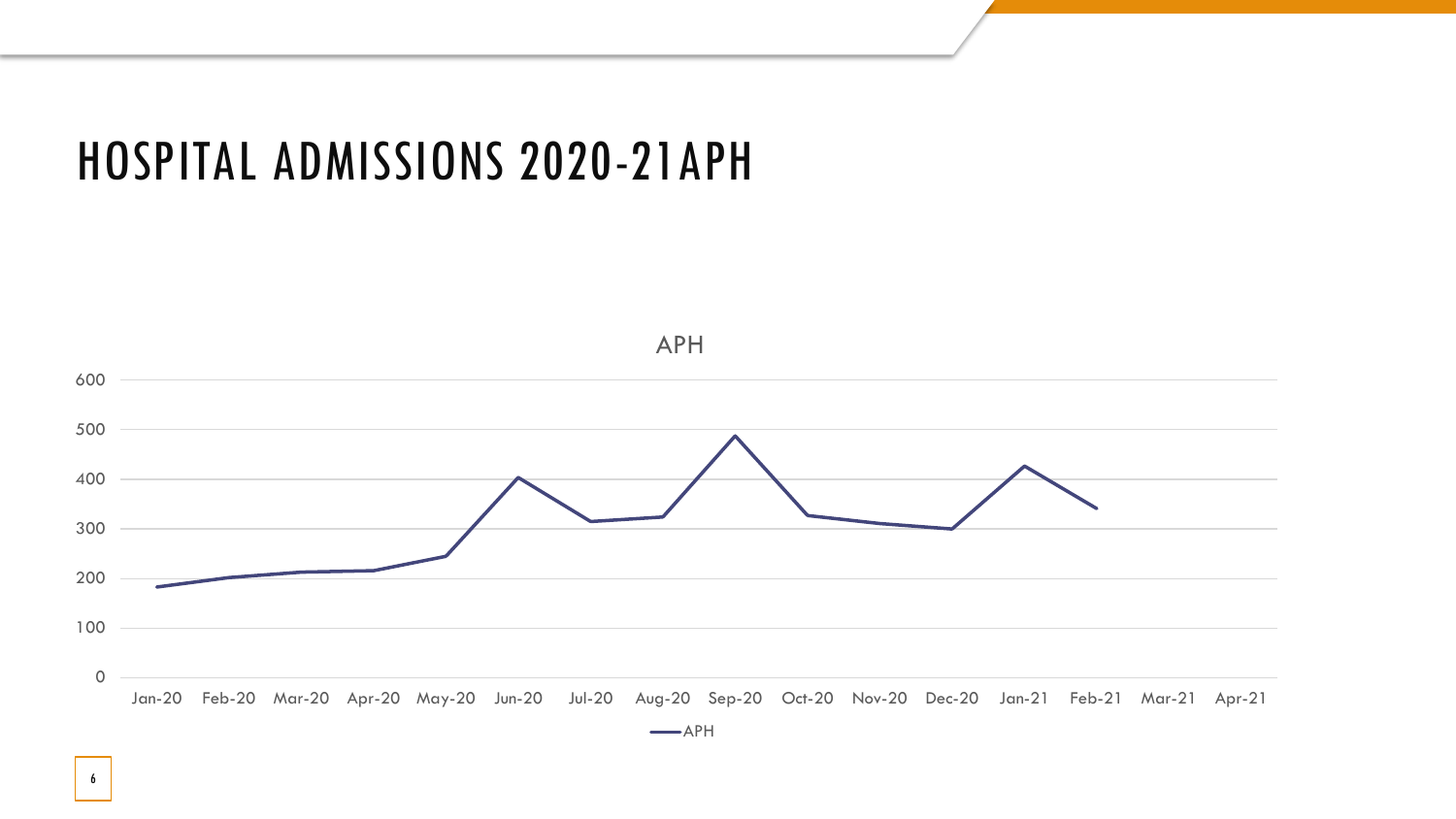# OPPORTUNITIES FOLLOWING FROM COVID